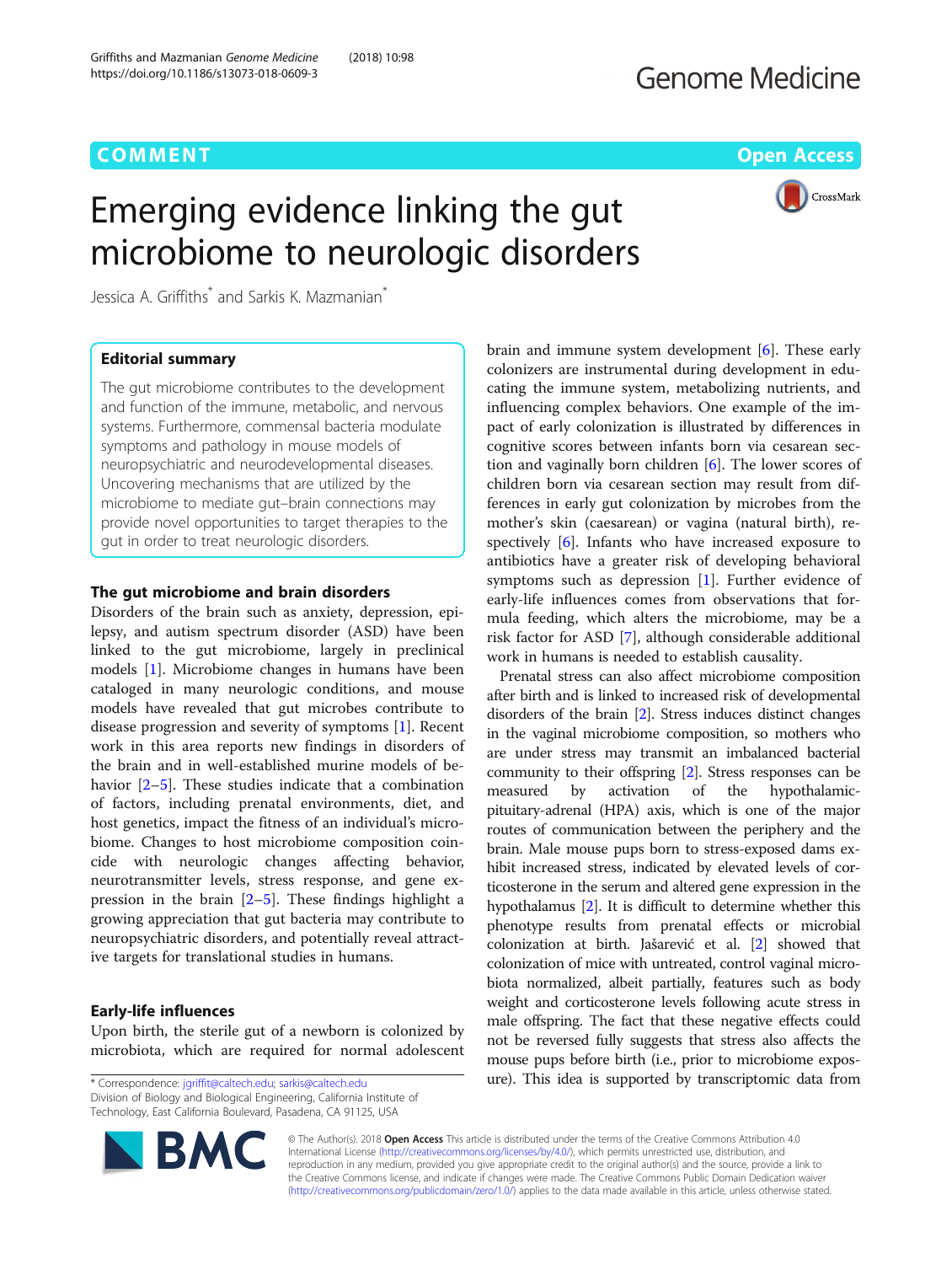the murine fetal intestine that reveals differential expression of genes implicated in innate immunity and inflammation based on prenatal stress-exposure in males [[2](#page-2-0)]. Therefore, it is likely that environmental risk factors, such as prenatal stress, alter the intestinal niche of the fetus before microbes even colonize the gut and could select against beneficial microbes.

In theory, reduced prenatal stress should promote microbiome health and normal immune system development. When early-life perturbations such as cesarean section or treatment with antibiotics contribute to symptoms, colonizing newborns with missing or depleted microbes or with a complex microbiome from a verified healthy donor may provide benefits [\[8\]](#page-2-0).

## Diet-induced changes

Although the initial colonization of the gut plays a critical role in shaping the microbiome, diet has a significant impact on microbial composition throughout life [[1,](#page-2-0) [3](#page-2-0)]. A high-fat diet (HFD) can result in obesity by inducing gut dysbiosis [\[3](#page-2-0)]. Although obesity and diabetes are not traditionally considered neurologic disorders, they often co-occur with anxiety and depression [\[3](#page-2-0)].

Diet-induced obesity (DIO) mice fed an HFD exhibit hallmark characteristics of diabetes, including insulin resistance and hyperglycemia, and also display behaviors symptomatic of anxiety and depression [\[3](#page-2-0)]. Soto et al. [[3\]](#page-2-0) found that DIO mice display abnormal neurotransmitter levels including increases in brain levels of γ-aminobutyric acid (GABA) and tryptophan, a precursor of serotonin, which are associated with mood and behavior in humans. Antibiotic treatment with vancomycin and metronidazole depletes Gram-positive and Gram-negative anaerobic bacteria in the gut, respectively. Both antibiotic treatments ameliorated the behavioral deficits and diabetes-like symptoms found in DIO mice. This evidence indicates that an HFD may enrich populations of gut microbes that play a role in the physiology of obesity and diabetes, and suggests that treatments that eliminate certain microbes may help treat both metabolic and behavioral conditions [[3\]](#page-2-0).

Conversely, some diets have therapeutic potential for neurologic disorders. The ketogenic diet (KD) consists of high fat content foods but minimal amounts of carbohydrates, which causes metabolism of fat instead of carbohydrates for energy. The KD has been used to treat epilepsy for a century, but the importance of the gut microbiome in mediating this effect was largely unknown [\[4](#page-2-0)]. Olson et al. [\[4](#page-2-0)] found that administration of the KD to a mouse model of epilepsy that uses electrical stimulation to induce seizures (6-Hz seizure mouse model) resulted in changes in the microbiome composition and made the mice more resistant to seizures. The microbiome is necessary for the beneficial effects of the diet, as antibiotic-treated and germ-free mice fed the KD do not reap the protective effects of the diet. KD-fed mice are enriched in the bacteria Akkermansia muciniphila, Parabacteroides merdae, and Parabacteroides distasonis, which were shown to be involved in promoting the diet's anti-seizure effects. Manipulation of the gut microbiome through the KD or colonization with A. mucinophilia and Parabacteroides provided protective benefits against seizures by altering brain neurotransmitter levels, including GABA and glutamate in the hippocampus [[4](#page-2-0)]. GABA is the major inhibitory neurotransmitter in the brain, and reduced levels are known to exacerbate seizures. Diet is thus an effective means of manipulating neurotransmitter levels in the brain, with the resulting diet–microbiome interactions mediating the effects of seizures.

## Genetic interactions

Studies have begun to use DNA sequencing to investigate the impact of host genetics on the microbiome and to look at how gene–environment interactions affect neurological disease [[9\]](#page-2-0). Whole-genome association studies have revealed genetic variants involved in host immunity and metabolism that may predispose individuals to gut dysbiosis [[9](#page-2-0)]. Genetic mutations that are associated with neurological disorders may also alter the host intestinal niche and perturb the microbiome.

ASD is a complex neurological disorder with diverse genetic and environmental etiologies [\[5\]](#page-2-0). Children with ASD are at least three times more likely to experience chronic gastrointestinal symptoms than neurotypical children, suggesting that ASD physiology is linked to gut dysbiosis [[10](#page-2-0)]. Accordingly, a number of studies have shown that the microbiome is altered in children with ASD compared with controls [\[5\]](#page-2-0). Many genetic variants associated with ASD involve synaptic transmission [[5\]](#page-2-0). A mutation affecting SHANK3, a scaffolding protein in the postsynaptic density of excitatory neurons, contributes to about 2% of ASD cases in humans [\[5](#page-2-0)]. A mouse line with homozygous knockout of Shank3 exhibited repetitive behaviors and abnormal social interactions, which are characteristic features of human ASD. Tabouy et al. [\[5](#page-2-0)] showed that Shank3<sup>-/-</sup> mice have reduced gut microbiome diversity, with diminished populations of certain species of bacteria, such as Lactobacillus reuteri, Lactobacillus brevis, and Lactobacillus ruminis. Gut colonization with L. reuteri improved behavioral outcomes in male mice and increased the expression of GABA receptors in the brain [[5\]](#page-2-0). This finding is consistent with the abnormal excitatory and inhibitory synaptic transmission through glutamate and GABA signaling reported in ASD  $[11]$ . It appears that enrichment of (or treatment with) specific commensal microbes may be a promising avenue for ameliorating certain behavioral disorders.